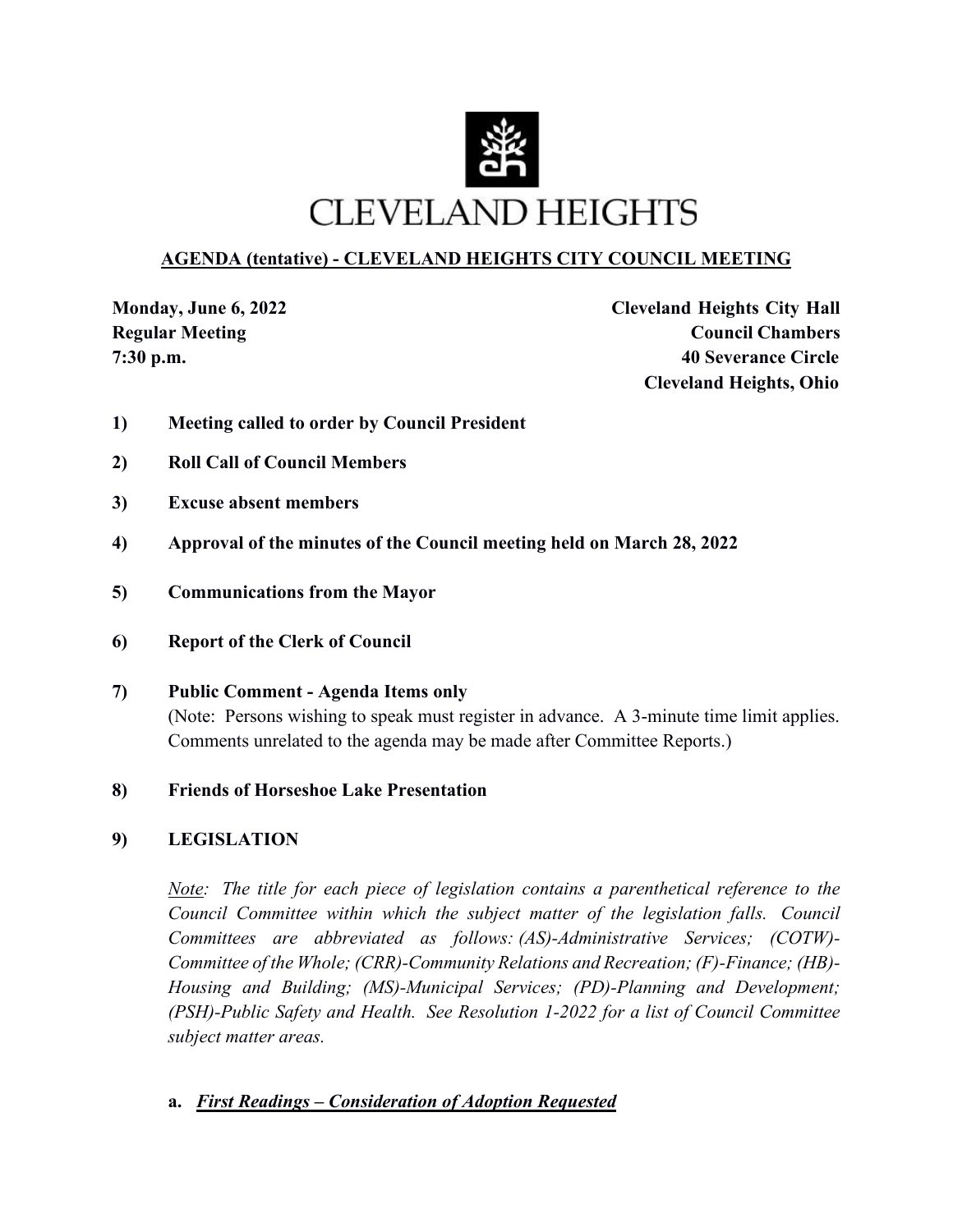**ORDINANCE NO. 65-2022 (F),** *First Reading*. An Ordinance to amend certain subparagraphs of Ordinance No. 139-2021 (F), relating to appropriations and other expenditures of the City of Cleveland Heights, Ohio for the fiscal year ending December 31, 2022 and declaring the necessity that this legislation become immediately effective as an emergency measure.

Introduced by Mayor Seren

Motion to Adopt/Second:  $\frac{1}{2}$ 

Vote: \_\_\_\_\_\_\_\_\_\_ \_\_\_\_\_\_\_\_\_\_\_\_ \_\_\_\_\_\_\_\_\_\_\_\_\_\_\_ For Against No. Reading

**RESOLUTION NO. 66-2022 (CRR),** *First Reading***.** A Resolution declaring June 2022 to be LGBTQ+ Pride Month; and declaring the necessity that this Resolution become immediately effective as an emergency measure.

Introduced by Mayor Seren

Motion to Adopt/Second: \_\_\_\_\_\_\_\_\_\_/\_\_\_\_\_\_\_\_\_\_\_\_

Vote: \_\_\_\_\_\_\_\_\_\_ \_\_\_\_\_\_\_\_\_\_\_\_ \_\_\_\_\_\_\_\_\_\_\_\_\_\_\_

For Against No. Reading

**RESOLUTION NO. 67-2022 (CRR),** *First Reading.* A Resolution expressing this Council's opposition to proposed Ohio House Bill 616; and declaring the necessity that this legislation become immediately effective as an emergency measure.

Introduced by Council President Hart

Motion to Adopt/Second: \_\_\_\_\_\_\_\_\_\_/\_\_\_\_\_\_\_\_\_\_\_\_

Vote: \_\_\_\_\_\_\_\_\_\_ \_\_\_\_\_\_\_\_\_\_\_\_ \_\_\_\_\_\_\_\_\_\_\_\_\_\_\_

For Against No. Reading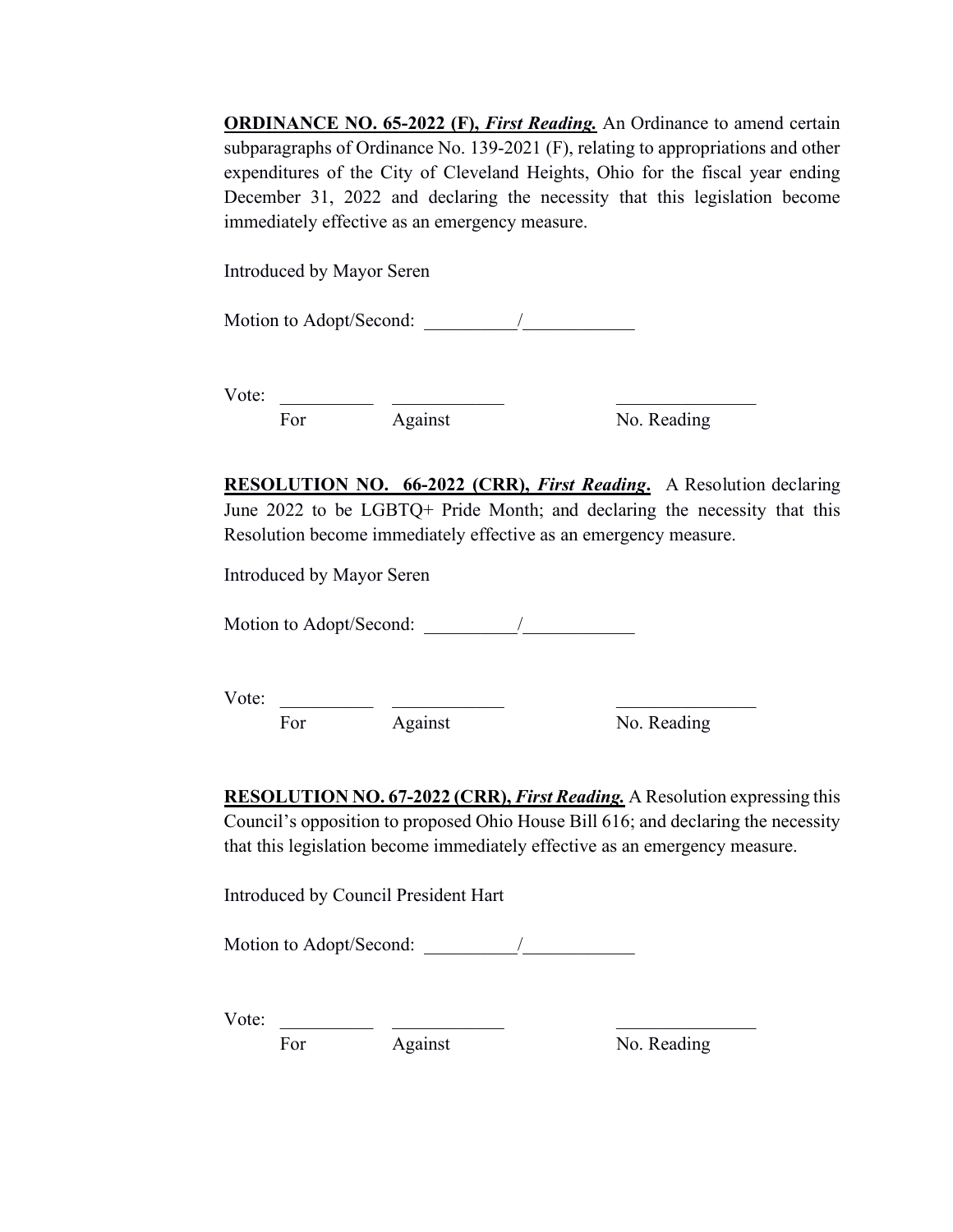**RESOLUTION NO. 68-2022 (PSH),** *First Reading.* A Resolution expressing this Council's strong opposition to proposed Ohio Senate Bill 123 and proposed Ohio House Bills 480 and 598; and declaring the necessity that this legislation become immediately effective as an emergency measure.

Introduced by Councilor Moore

Motion to Adopt/Second:

Vote: \_\_\_\_\_\_\_\_\_\_ \_\_\_\_\_\_\_\_\_\_\_\_ \_\_\_\_\_\_\_\_\_\_\_\_\_\_\_ For Against No. Reading

**RESOLUTION NO. 69-2022 (PSH),** *First Reading.* A Resolution condemning Ohio House Bill No. 454, which prohibits affirming health care for Ohio transgender youth; and declaring the necessity that this Resolution become immediately effective as an emergency measure.

Introduced by Council President Hart

Motion to Adopt/Second:  $\frac{1}{2}$ 

Vote: \_\_\_\_\_\_\_\_\_\_ \_\_\_\_\_\_\_\_\_\_\_\_ \_\_\_\_\_\_\_\_\_\_\_\_\_\_\_ For Against No. Reading

#### **b.** *First Reading Only*

**RESOLUTION NO. 70-2022 (F),** *First Reading.* A Resolution appointing an Assessment Equalization Board to hear objections relative to the estimated assessments for a portion of the expense of improvement of streets and parkways including grading, draining, curbing, paving, repaving, repairing, sweeping or cleaning thereof, removing snow therefrom, and planting, maintaining and removing shade trees thereon within the City of Cleveland Heights; and declaring the necessity that this legislation become immediately effective as an emergency measure.

Introduced by Mayor Seren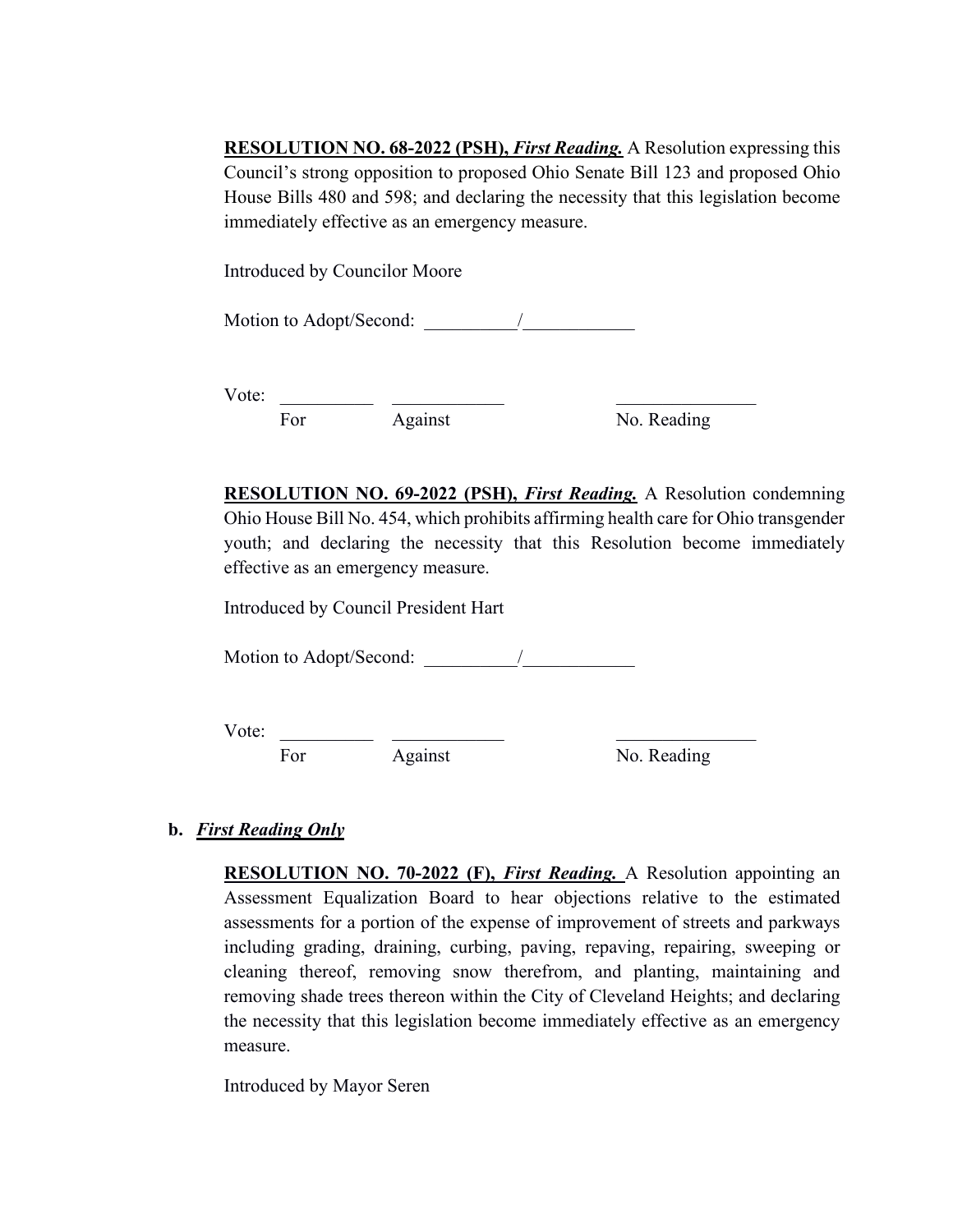**RESOLUTION NO. 71-2022 (F),** *First Reading***.** A Resolution appointing an Assessment Equalization Board to hear objections relative to the estimated assessments for a portion of the expense of street lighting within the City of Cleveland Heights; and declaring the necessity that this legislation become immediately effective as an emergency measure.

Introduced by Mayor Seren

**RESOLUTION NO. 72-2022 (F),** *First Reading.* A Resolution approving the adoption of the 2023 Tax Budget; and declaring the necessity that this legislation become immediately effective as an emergency measure.

Introduced by Mayor Seren

**RESOLUTION NO. 73-2022 (F),** *First Reading***.** A Resolution authorizing the Mayor to enter into an agreement with Meritech and C.C.T. Financial for the acquisition and maintenance of copy machines for City employees; providing compensation therefor; and declaring the necessity that this legislation become immediately effective as an emergency measure.

Introduced by Mayor Seren

**ORDINANCE NO. 74-2022 (PSH),** *First Reading***.** An Ordinance amending Section 1509.04(b) of the Codified Ordinances of the City of Cleveland Heights to prohibit the discharge, ignition, or explosion of fireworks at all times and dates, including certain days each year pursuant to State law; and declaring the necessity that this legislation become immediately effective as an emergency measure.

Introduced by Mayor Seren

**ORDINANCE NO. 75-2022 (PSH),** *First Reading.* An Ordinance amending Chapter 749, "Fair Practices", of the Codified Ordinances of the City of Cleveland Heights to prohibit any psychiatric treatment, including conversion therapy, the purpose of which is an attempt to change an individual's sexual orientation; and declaring the necessity that this Ordinance become immediately effective as an emergency measure.

Introduced by Mayor Seren and Councilman Mattox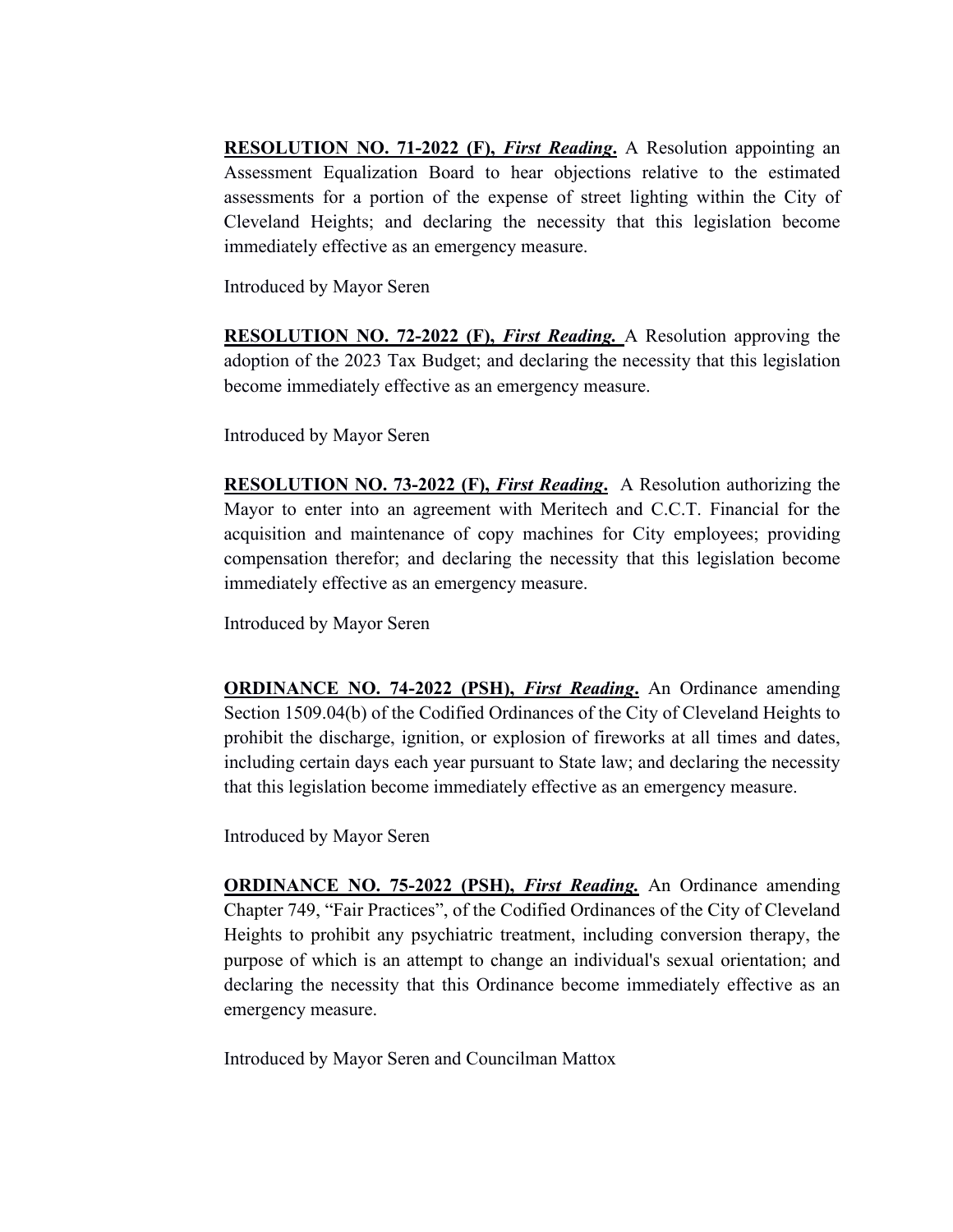**ORDINANCE NO. 76-2022 (AS),** *First Reading***.** An Ordinance amending Codified Ordinance Section 111.10, *Clerk*; and declaring the necessity that this legislation become immediately effective as an emergency measure.

Introduced by Vice President Cobb

**ORDINANCE NO. 77-2022 (AS),** *First Reading***.** An Ordinance enacting a new Section 171.011, *Non-Discrimination in City Contracts,* to prohibit persons contracting with the City from discriminating against any person based upon the person's age, race, color, religion, sex, familial status, national original, disability, sexual orientation, gender identity or expression, or the nonconsensual dissemination of a person's private sexual images, and providing remedies for violations; and declaring the necessity that this legislation become immediately effective as an emergency measure.

Introduced by Mayor Seren

**ORDINANCE NO. 78-2022 (AS),** *First Reading.* An Ordinance amending Ordinance No. 25-2022, "Wage and Salary Ordinance," providing for salary schedules, position classifications, and other compensation and benefits for officers and employees of the City, to add a salary schedule, position classification, and other compensation and benefits for a Clerk of Council and declaring the necessity that this legislation become immediately effective as an emergency measure.

Introduced by Vice President Cobb

**ORDINANCE NO. 79-2022 (AS),** *First Reading.* An Ordinance repealing Sections 131.08 "Maternity Leave" and 139.13 "Maternity Leave" of the Codified Ordinances of the City of Cleveland Heights, enacting a new Section 139.13 "Paid Parental and Childbirth Leave," and amending Sections 131.15 "Other Leaves of Absence" and 139.16 "Other Leaves of Absence" to provide paid parental leave benefits for full-time, permanent employees.

Introduced by Mayor Seren and Councilor Moore

**ORDINANCE NO. 80-2022 (AS),** *First Reading.* An Ordinance authorizing the use of Standing Rules of Council; establishing the parameters thereof; and declaring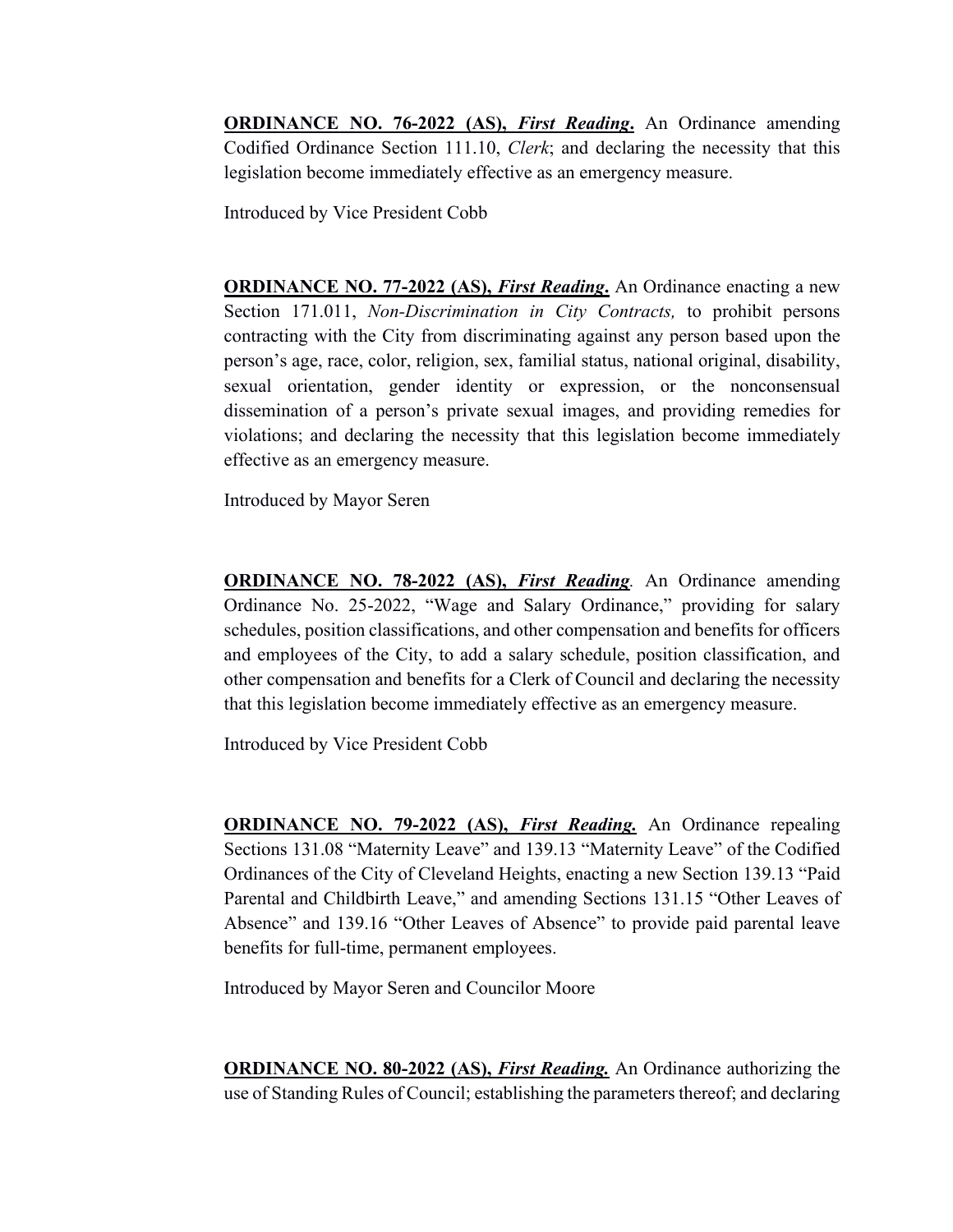the necessity that this legislation become immediately effective as an emergency measure.

Introduced by Vice President Cobb

**ORDINANCE NO. 81-2022 (AS),** *First Reading.* An Ordinance amending Section 150.02(a), "Members," of Chapter 150, "Transportation and Environmental Sustainability Committee" of Part One, *Administrative Code*, of the Codified Ordinances of the City of Cleveland Heights, to remove City administrative staff from membership on the Committee.

Introduced by Mayor Seren

**RESOLUTION NO. 82-2022 (CRR),** *First Reading***.** A Resolution proclaiming July 2022 to be National Parks and Recreation Month in the City of Cleveland Heights; and declaring the necessity that this Resolution become immediately effective as an emergency measure.

Introduced by Mayor Seren

## **c.** *Second Readings*

**ORDINANCE NO. 63-2022 (AS),** *Second Reading***.** An Ordinance amending Section 123.04, "Powers and Duties of Director," of the Codified Ordinances of Cleveland Heights by removing the Director of Finance from the role of ex-officio Clerk of Council and declaring the necessity that this legislation become immediately effective as an emergency measure.

Introduced by Mayor Seren

Motion to Adopt/Second: <u>\_\_\_\_\_\_\_\_\_\_\_\_\_</u> /

Vote: \_\_\_\_\_\_\_\_\_\_ \_\_\_\_\_\_\_\_\_\_\_\_ \_\_\_\_\_\_\_\_\_\_\_\_\_\_\_

For Against No. Reading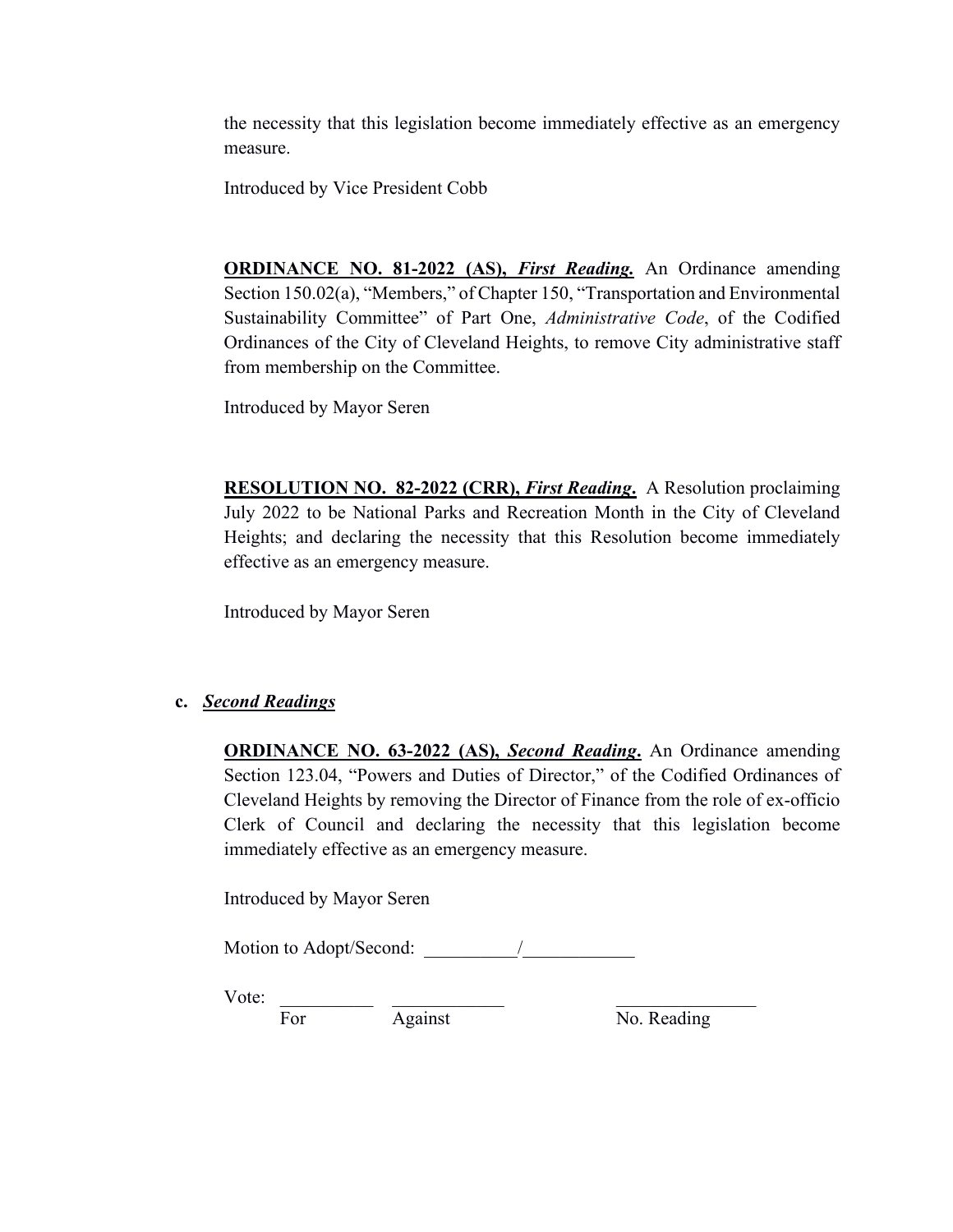**RESOLUTION NO. 64-2022 (PSH),** *Second Reading.* A Resolution authorizing the Mayor to enter into an agreement with Life Force Management, Inc., to provide billing, collection, and related services for all ambulance services rendered by the City; and declaring an emergency.

Introduced by Mayor Seren

Motion to Adopt/Second:  $\qquad \qquad /$ 

Vote:

For Against No. Reading

## **10) Committee Reports**

- **a.)** Housing and Building Committee
- **b.)** Municipal Services Committee
- **c.)** Planning and Development Committee
- **d.)** Public Safety and Health Committee
- **e.)** Administrative Services Committee
- **f.)** Community Relations and Recreation Committee
- **g.)** Finance Committee
- **h.)** Committee of the Whole

## **11) Public Comment - General**

(Note: Persons wishing to speak must register in advance. A 3-minute time limit applies.)

- **12) Old Business**
- **13) New Business**
- **14) Council Member Comments**